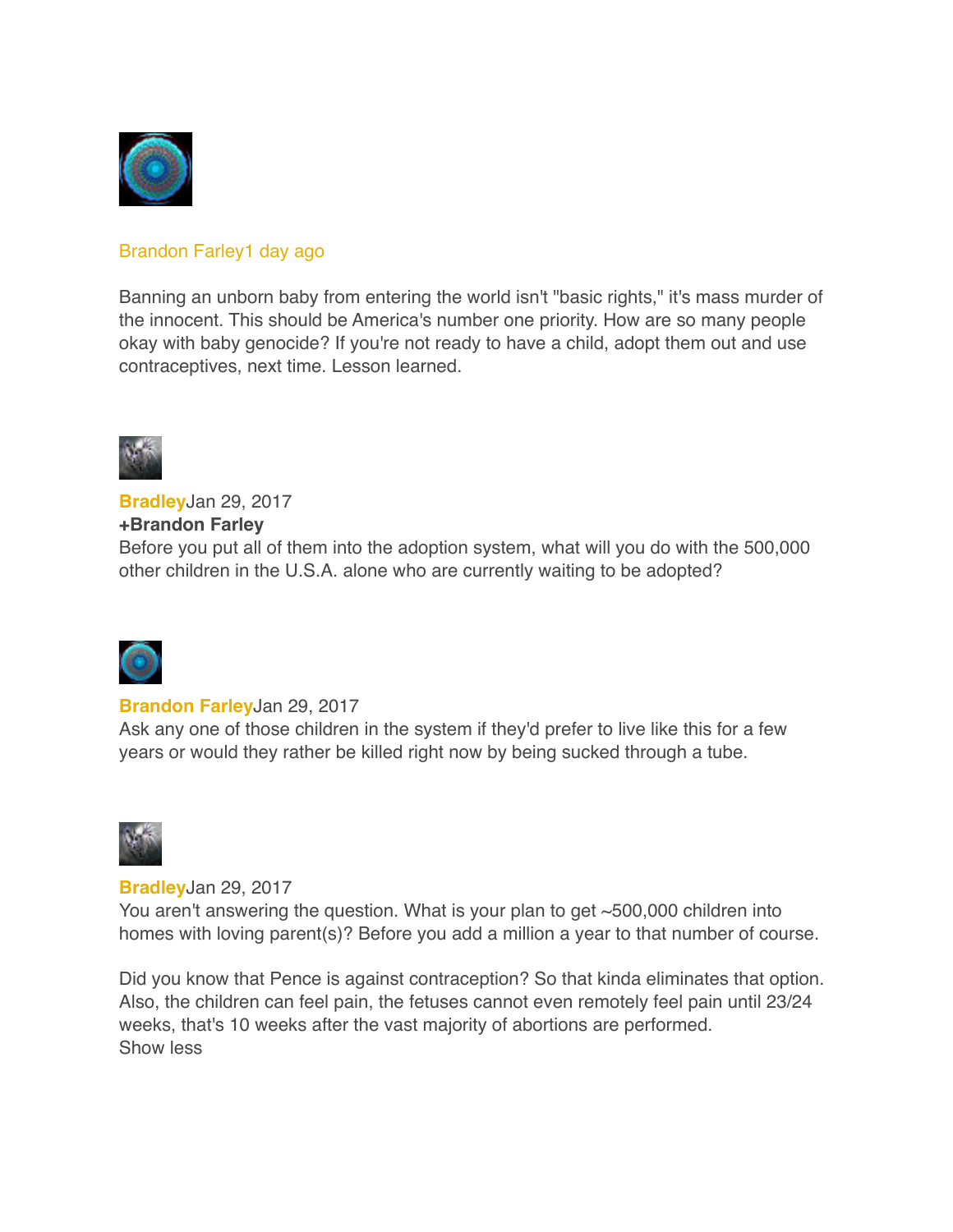

### **[Brandon Farley](https://plus.google.com/u/0/102180913773139672841)**Jan 29, 2017

I, personally, will do absolutely nothing for those 500,000 children. That's way too much for a single person to take on, but I can advise other people not to kill their unborn babies. VPence might be against contraceptives, but I'm not. I'm speaking out against abortions, not contraceptives. I'm one of those rare Atheists who enjoys having Trump in office and I think abortions and the people who get them are disgusting. That's just my opinion.

Show less



**[Bradley](https://plus.google.com/u/0/100142358010641239484)**Jan 29, 2017

If it's too much for a single person to take on, then why do you want to add even more stress to a system that is already full of children?



# **[Brandon Farley](https://plus.google.com/u/0/102180913773139672841)**Jan 29, 2017

I don't understand how birthing children is going to add so much stress that you can justify those murders. I mean, by that logic, we could just kill off 99% of the population and prevent homelessness. There are over 500,000 people suffering from that in America, right now. I think people should take on the burden of their responsibility or simply don't put yourself and others in that type of situation. Show less



**[Bradley](https://plus.google.com/u/0/100142358010641239484)**Jan 29, 2017

We have 500,000 children up for adoption. There are roughly  $\sim$ 1 million abortions each year, with the number slowly going down, that means in five years you would have  $\sim$  5 million children up for adoption. If parents cannot be found for the  $\sim$  500,000 we have now, what makes you think we can find parents for  $\sim$ 5 million?

So now you're blaming the victims? Show less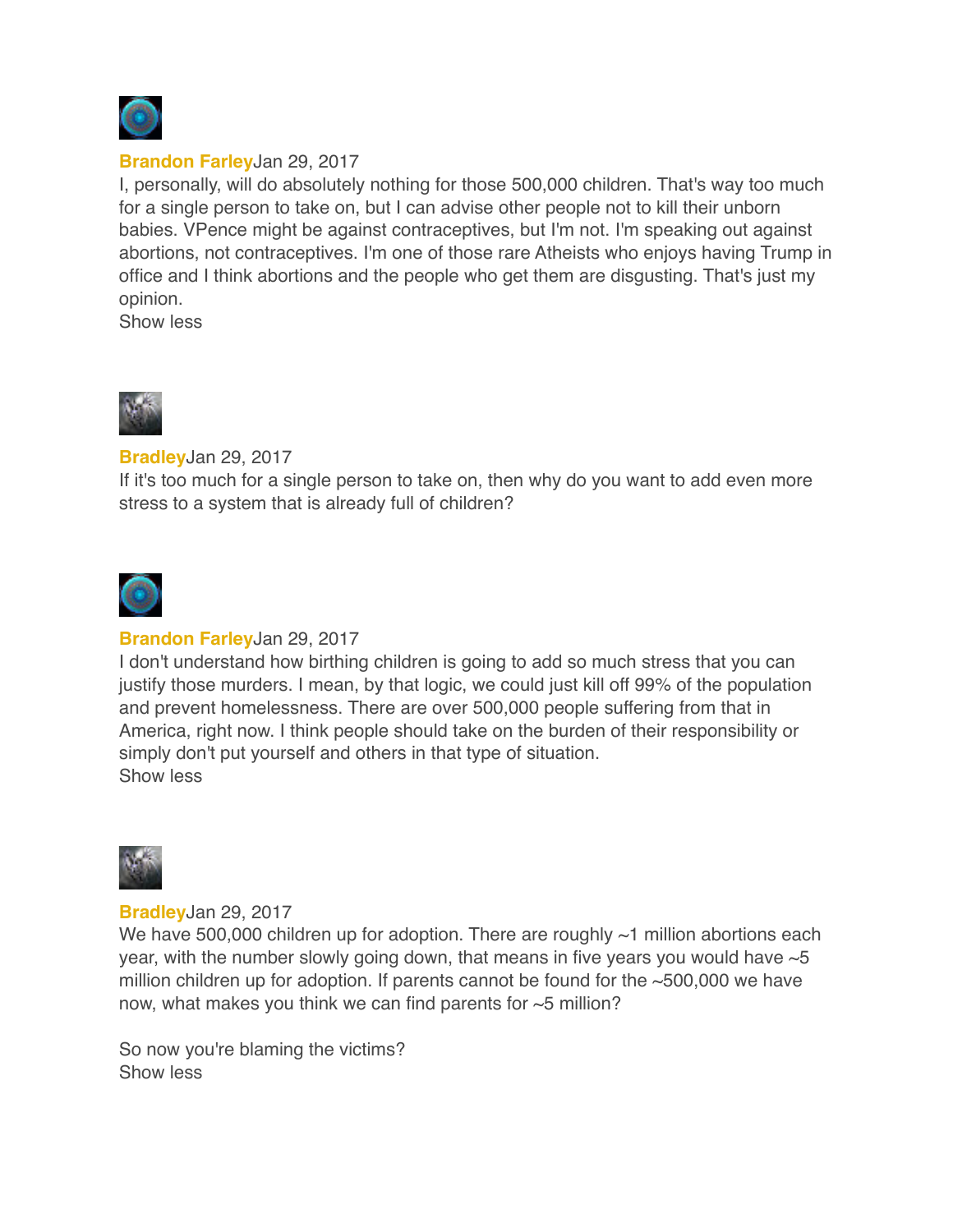

#### **[Brandon Farley](https://plus.google.com/u/0/102180913773139672841)**Jan 29, 2017

Victims? No, they're murderers. But, you're correct about the statistics, yet you're still okay with it, for some fucked up reason. So, 20% of all American fetuses are literally being sucked through a tube. At this point, we could solve hunger by feeding people unborn babies.

Show less



**[Bradley](https://plus.google.com/u/0/100142358010641239484)**Yesterday 9:14 AM Where are you getting your statistics from exactly?

You realize that the fetus is A, nearly all abortions happen within the first 13 weeks, B it is not aware, and C is unable to feel pain when they do it as the receptors for pain are not remotely connected until the 28th week? That's over double the amount of time. Show less



### **[Brandon Farley](https://plus.google.com/u/0/102180913773139672841)**Yesterday 10:19 PM

My stats are from the Center of Disease Control. You know.. if you drug a person well enough they won't be aware, either, and pain won't be an issue. But, that's a good attempt at trying to justify the modern day mass murder of babies. IT'S A HUMAN LIFE!! I thought we held those to great value in our society, but I guess that will never be true as long as abortions are not severely penalized or completely abolished, except for extremely rare cases, when the mother and child's life are on the table. Show less



**[Bradley](https://plus.google.com/u/0/100142358010641239484)**Yesterday 11:01 PM Your "point" is invalid. They literally do not have the capability for pain.

Could you point me to your statistic then? <https://www.cdc.gov/mmwr/volumes/65/ss/ss6512a1.htm>

Are you also against taking brain dead people off of life support?